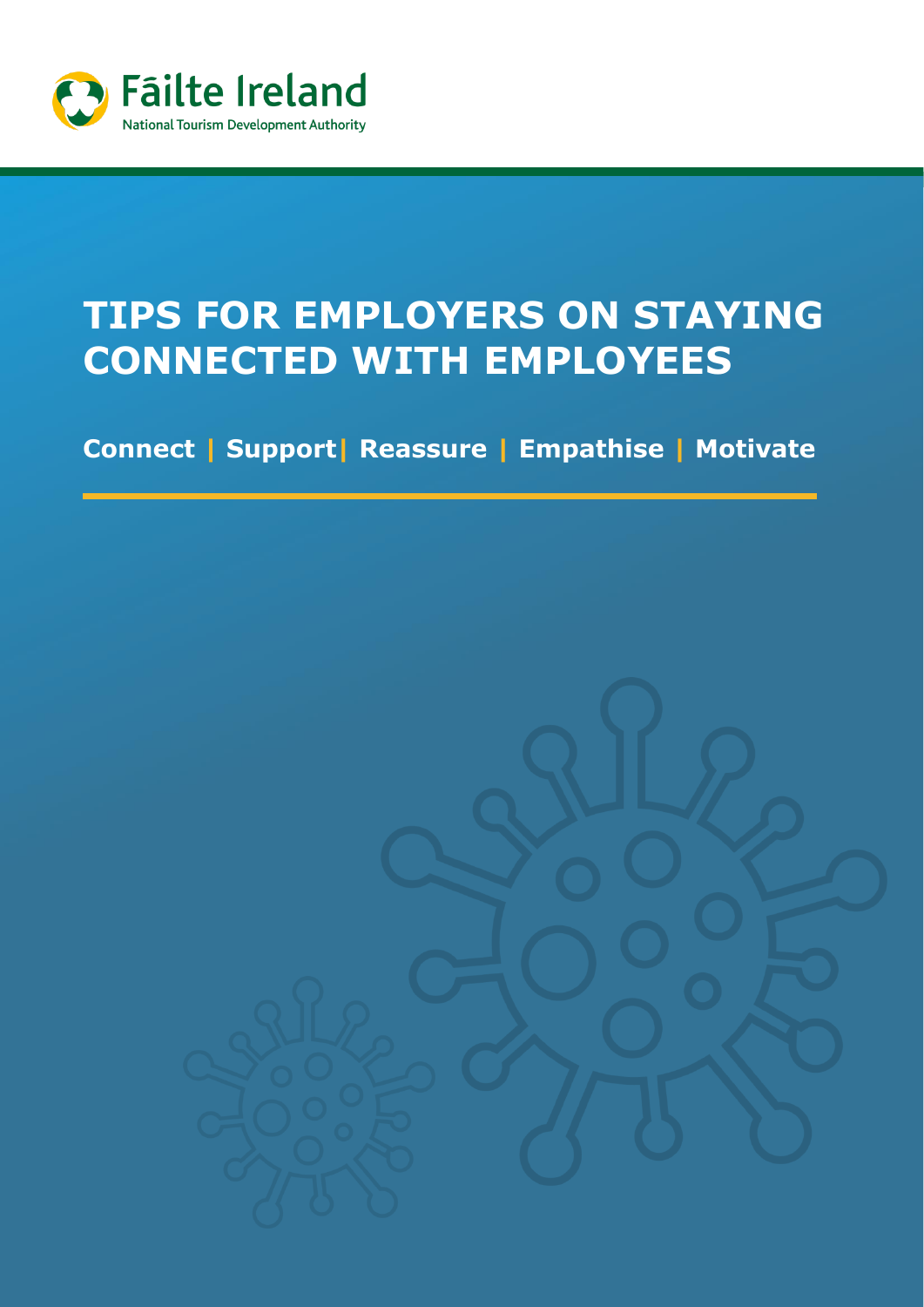

## **INTRODUCTION**

As employers our role is to lead, guide, motivate and support our employees so that as a team, we can collectively lean on each other and care for our customers.

During the Covid-19 crisis, many tourism business employers find themselves in the sudden position of having to deliver bad news to their valued team members including temporary redundancies and curtailed working hours. Within a rapid and unexpected timeframe, employers have had to manage a vast range of complex issues from human resource management, to closures, to contractual obligations and customer care.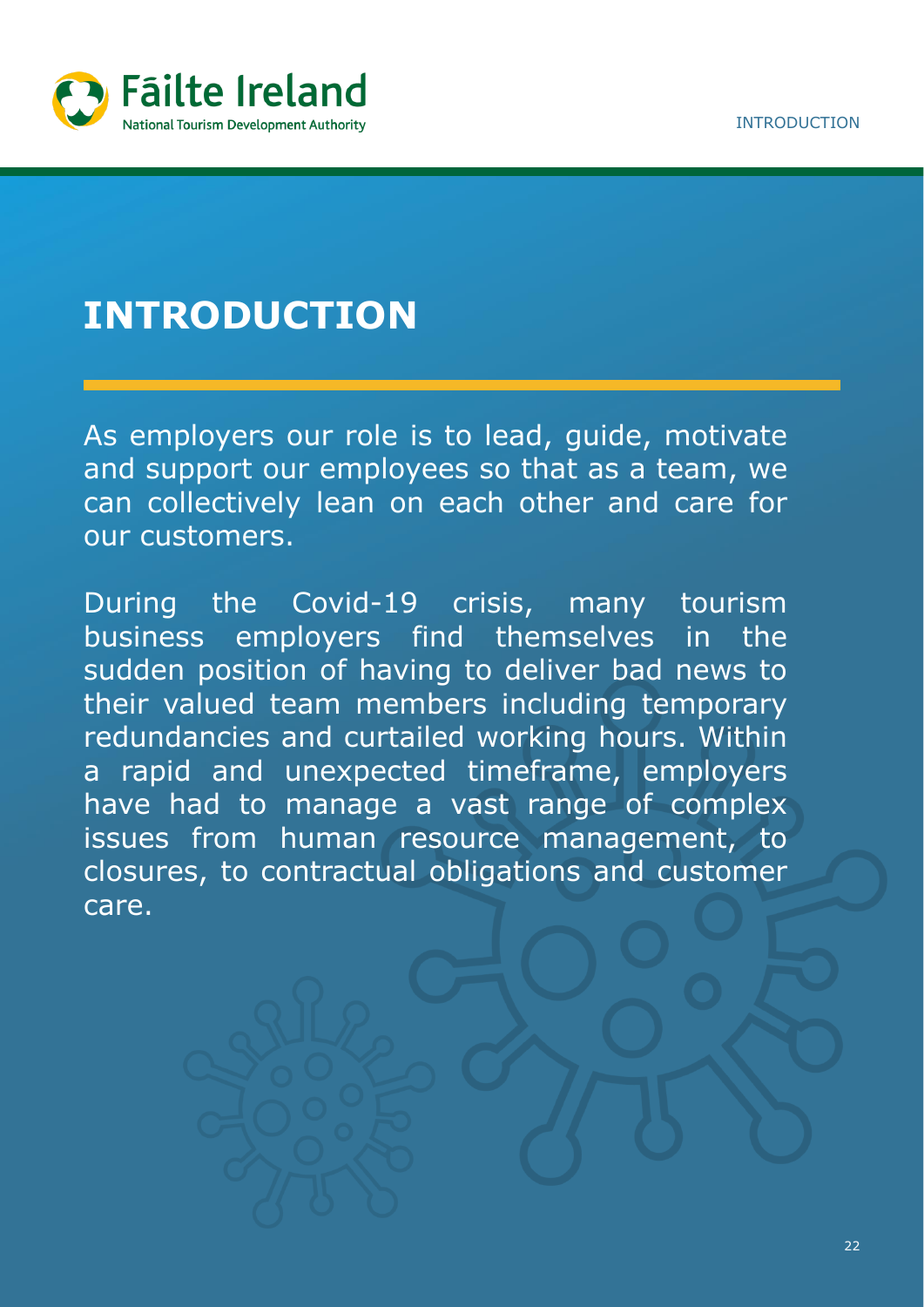

Understandably, many employers are exhausted and are dealing with how best to continue leading and motivating in a complex setting for their employees who may be:

- Temporarily not working
- On a curtailed working week
- Or working full-time from home, but feeling overwhelmed by the sudden reality of having to balance their work with other responsibilities including childcare, or supporting elderly relatives.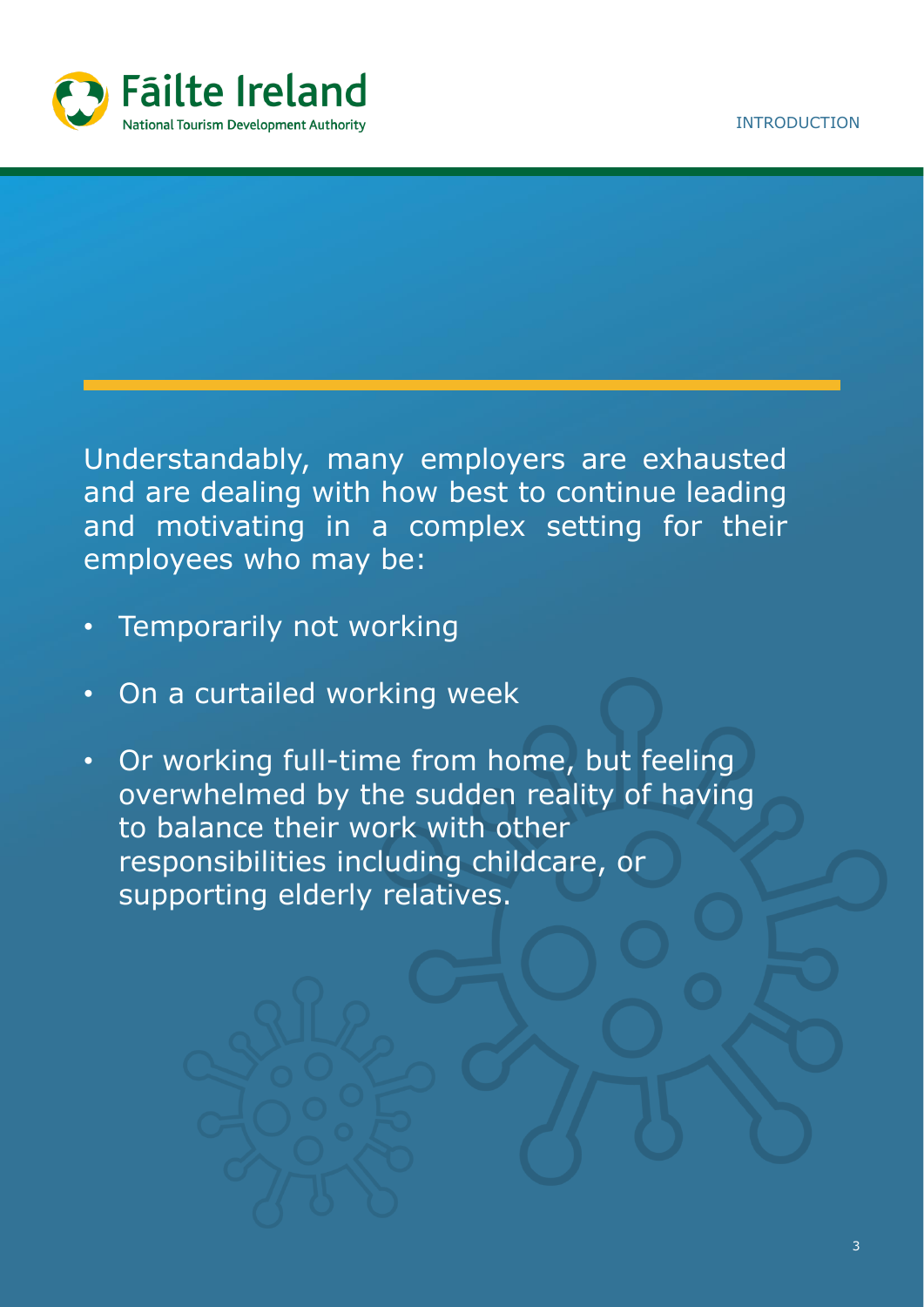

#### **SO, LET'S TAKE STOCK AND REMEMBER WHO WE ARE AS EMPLOYERS IN THE TOURISM AND HOSPITALITY INDUSTRY**

- Our experience has made us solution driven people who are highly skilled at working with our teams to resolve all kinds of issues - the big and the small
- We are **experts** in human behaviour. Because of the nature of tourism businesses, we are placed at the very heart of the highs and lows of life on a daily basis
- In fact, we are the leaders who have an evidence-based track record in supporting and helping our customers and our teams through good times and bad
- This is exactly the experience and skills employers need to draw upon to motivate and guide our employees during these challenging times.

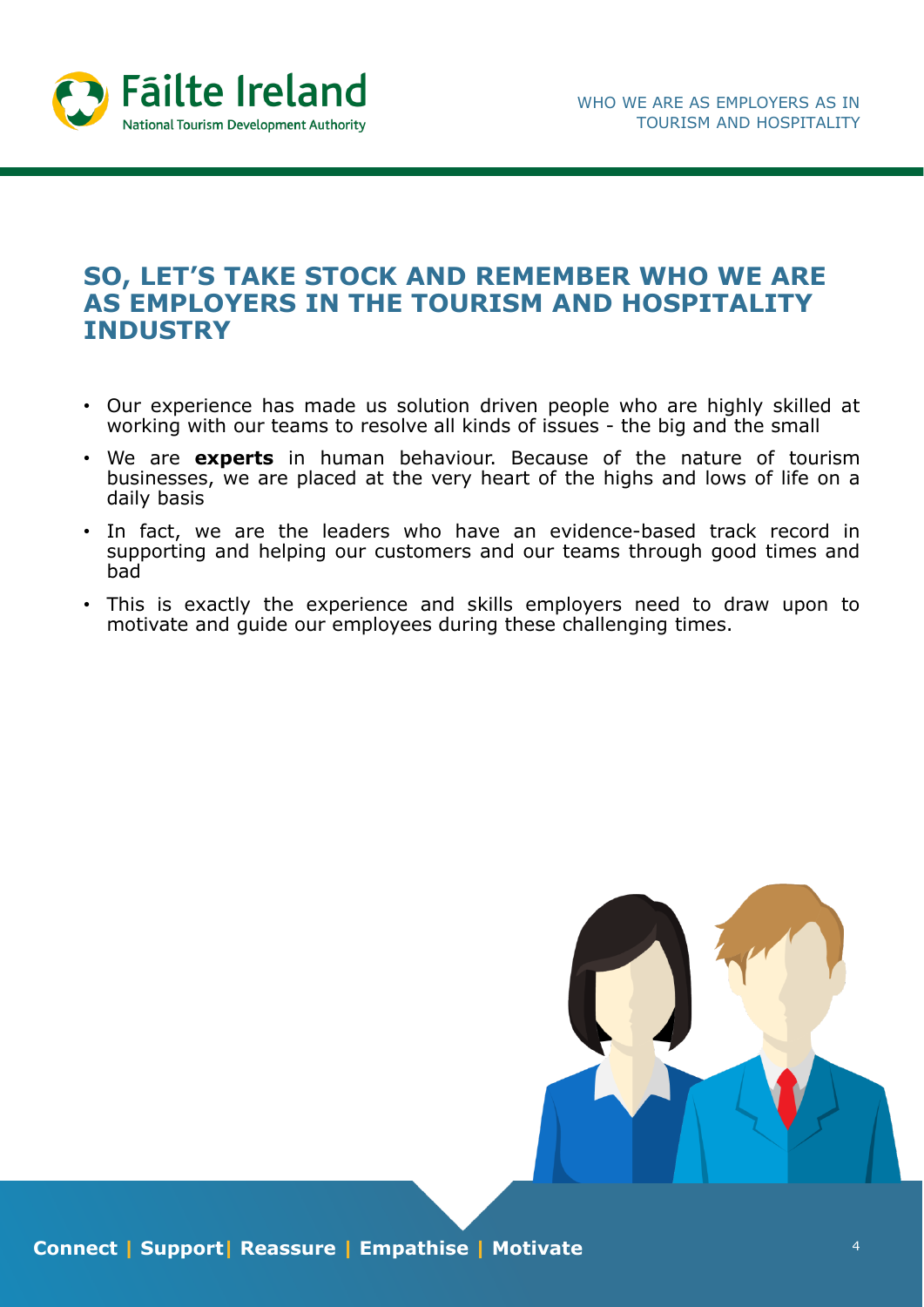

# **SO, HOW CAN THE EMPLOYER MOVE FORWARD?** This is a new temporary reality and we are all learning as we move through it. Understand that all people, including employees, are looking for understanding, regular communication and leadership as the crisis unfolds. The reality is that, as employees are being asked to stay at home and to physically disconnect due to Covid-19, the desire to stay connected through offline and online communications has never been stronger.

#### **REMEMBER!**

All of our behaviours and all of our responses during the current climate will be forever remembered and appreciated during the recovery.

Effective management of our employees now will mean that we can engage in the recovery as quickly and as effectively as possible.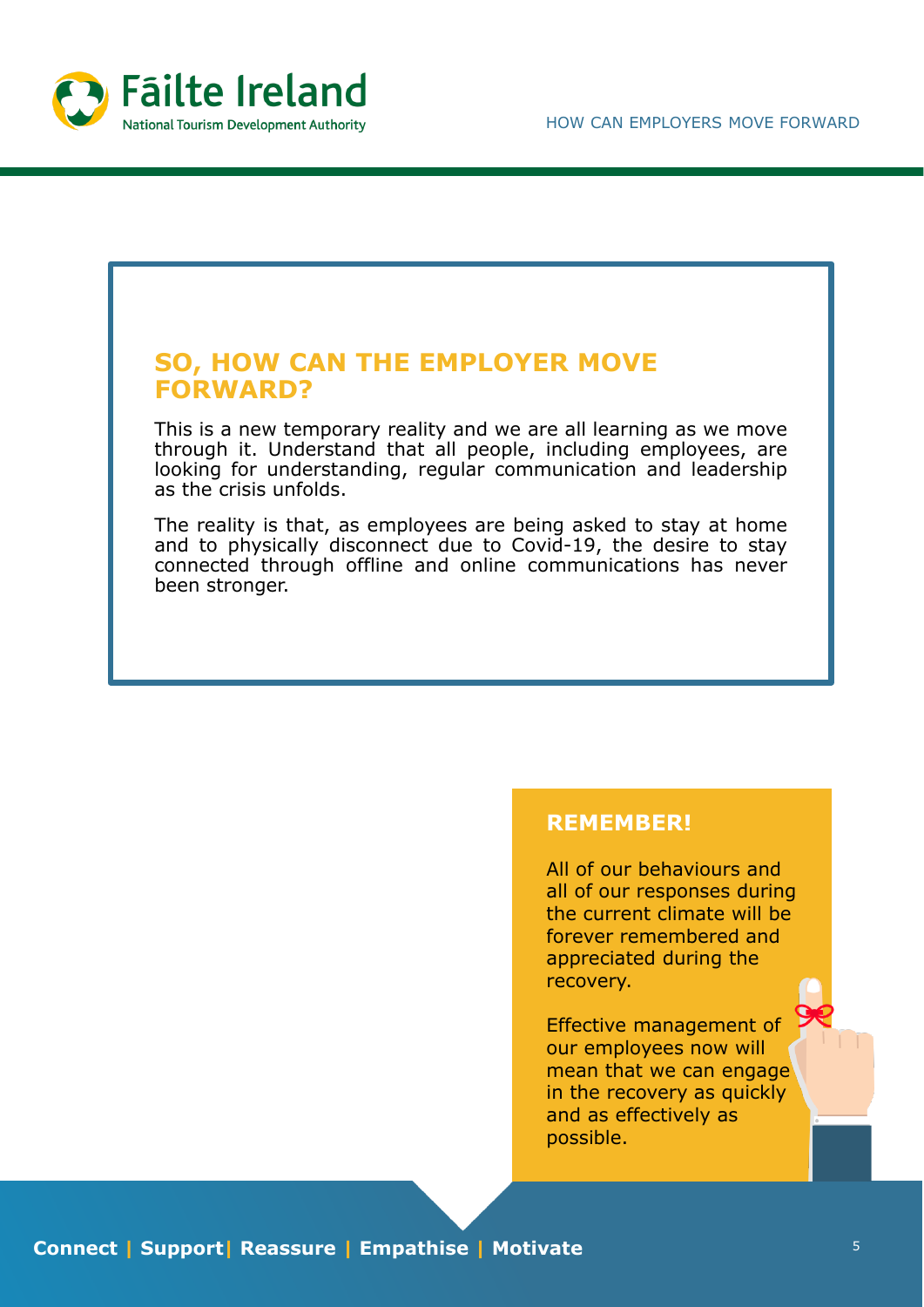

### **TIPS FOR EMPLOYERS ON STAYING CONNECTED WITH EMPLOYEES**

These are unprecedented times, so understand that it is acceptable for you as a leader to admit that you are also finding the situation challenging. As leaders, we need to treat our employees with kindness and absolute humanity.

And during this crisis, employees will appreciate that the employer shows their humanity too.

At all times, remember that as employers, our communications with employees need to be:

- Empathetic
- Supportive
- Realistic
- Encouraging
- Clear
- Human

Next you will see some tips and solutions for keeping connected with your valued employees.

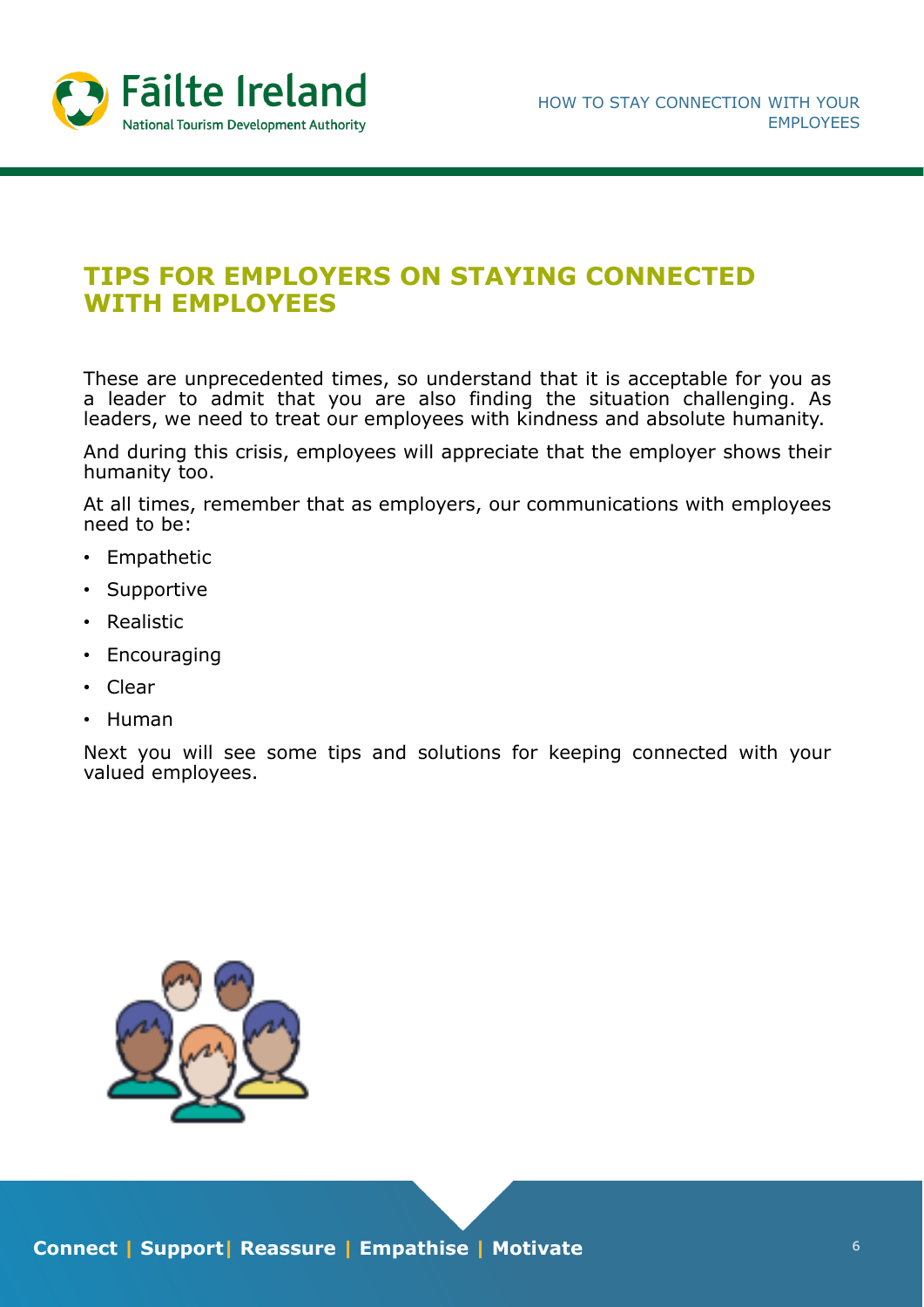

#### **HOW TO STAY CONNECTED WITH YOUR EMPLOYEES?**

- Consider accessing virtual chat forums. Schedule a weekly call that brings together individual employees, or a group of team members
- For employees who are less digitally savvy, reach out via weekly check-in calls to see how they are doing
- Organise a buddy system or a group system whereby buddies or people within the groups check in with each other
- Send out regular updates by email or post on what is happening within your business or the industry that keep employees connected, updated and engaged:
	- Make sure to include good news stories
	- Available supports and
	- Fun activities
- Generate some fun ideas for virtual events by asking employees to come up with initiatives to keep people connected e.g. video chat virtual Coffee mornings, virtual book blubs and just opportunities to **CONNECT**. Make a note of good suggestions and also consider promoting these via online platforms to lift the tourism industry and your customers who are all seeking goods news stories at this time
- Encourage employees to think about what they have to give. Each person has so much to offer and so many unique talents that they can share with others. Ask employees to think about what they can do to help someone who may be vulnerable at this time and need an extra bit of help.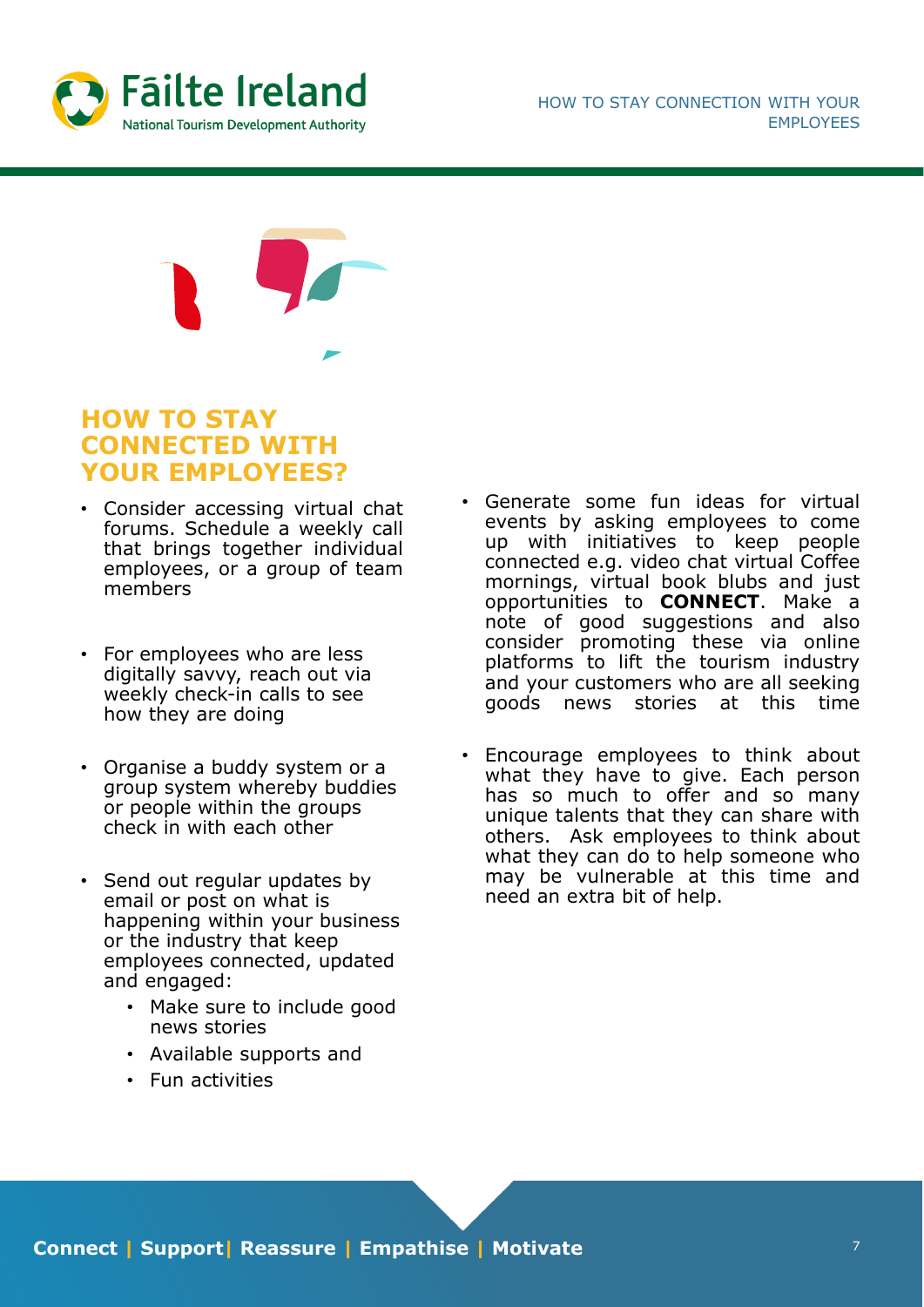

#### **WELLBEING TIPS**

In this current climate, we are being asked to accept behaviours that are unnatural to human beings through physical and social distancing. In your conversations with employees, you could consider suggesting the following:

#### **Set Limits on News and Social**

**Media** and only use technology to stay connected and informed using trustworthy and reliable sources of news and information.

**Stay Connected** as friends and family are a good source of support so stay in regular contact through text, voice calls, video calls, emails and social media.

**Stick to a Routine** and make sure you are going to sleep and waking up at the same time as usual. Shower and dress every morning as usual and make sure you eat at regular times.

**Keep Moving** and try not to spend all day sitting. Getting exercise helps your mind and your body to release tension and stress and will give you more energy and a more positive state of mind. Go for a walk, run or cycle outside remembering to keep social distancing in place.

**Find Ways to Relax** by doing some of the things that make you feel good.

**Stay Healthy** by exercising regularly, eating a healthy balanced diet, getting enough sleep and avoiding excess alcohol.

**Try Something New** and fun by reading a new book, checking out some online exercise, learning a new skill online or catching up with someone you haven't spoken to in a while.

**Think Innovatively** for example, there are many fun activities that are available for no or low cost online during the crisis. Could your business consider engaging the services of an online class (yoga, or cookery for example) that your employees could collectively engage in?